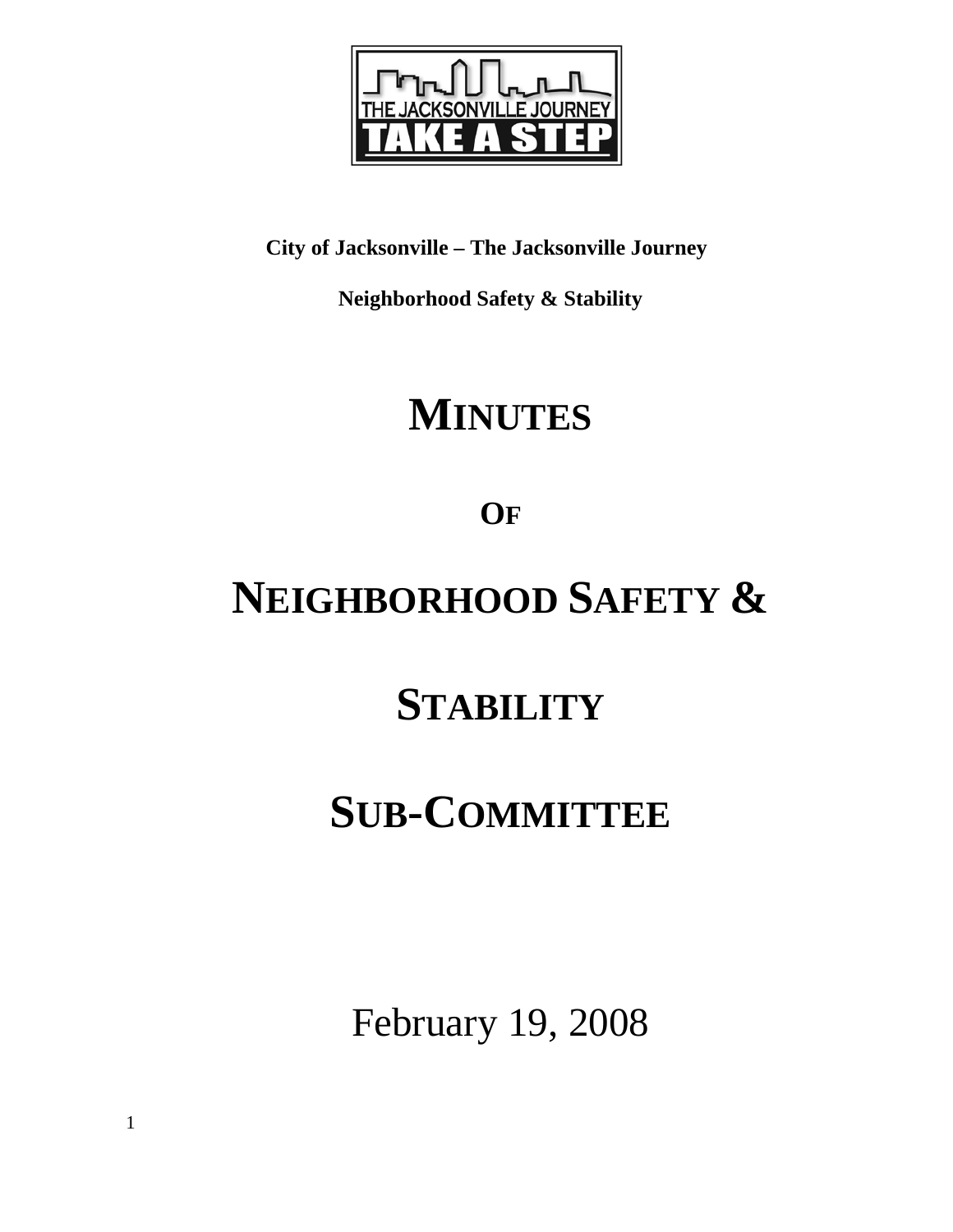## **The Jacksonville Journey – Neighborhood Safety & Stability**

## **Sub-Committee**

## **February 19, 2008**

## **4:00 p.m.**

**PROCEEDINGS before the Jacksonville Journey – Neighborhood Safety & Stability Sub-Committee taken on Tuesday, February 19, 2008, Edward Ball Building, 8th Floor – 214 N. Hogan Street, Jacksonville, Duval County, Florida commencing at approximately 4:00 p.m.** 

**Neighborhood Safety & Stability Committee** 

**Tony Boselli, Chair Oliver Barakat, Member John Clark, Member Charlie Commander, Member Ronnie Ferguson, Member Joni Foster, Member Mark Griffin, Member Charles Griggs, Member Tripp Gulliford, Member Alberta Hipps, Member Suzanne Jenkins, Member Curtis Johnson, Member A.L. Kelly, Member Diane Kerr, Member Lisa Moore, Member Devin Reed, Member Jim Robinson, Member Toney Sleiman, Member Eric Smith, Member Eddie Staton, Member**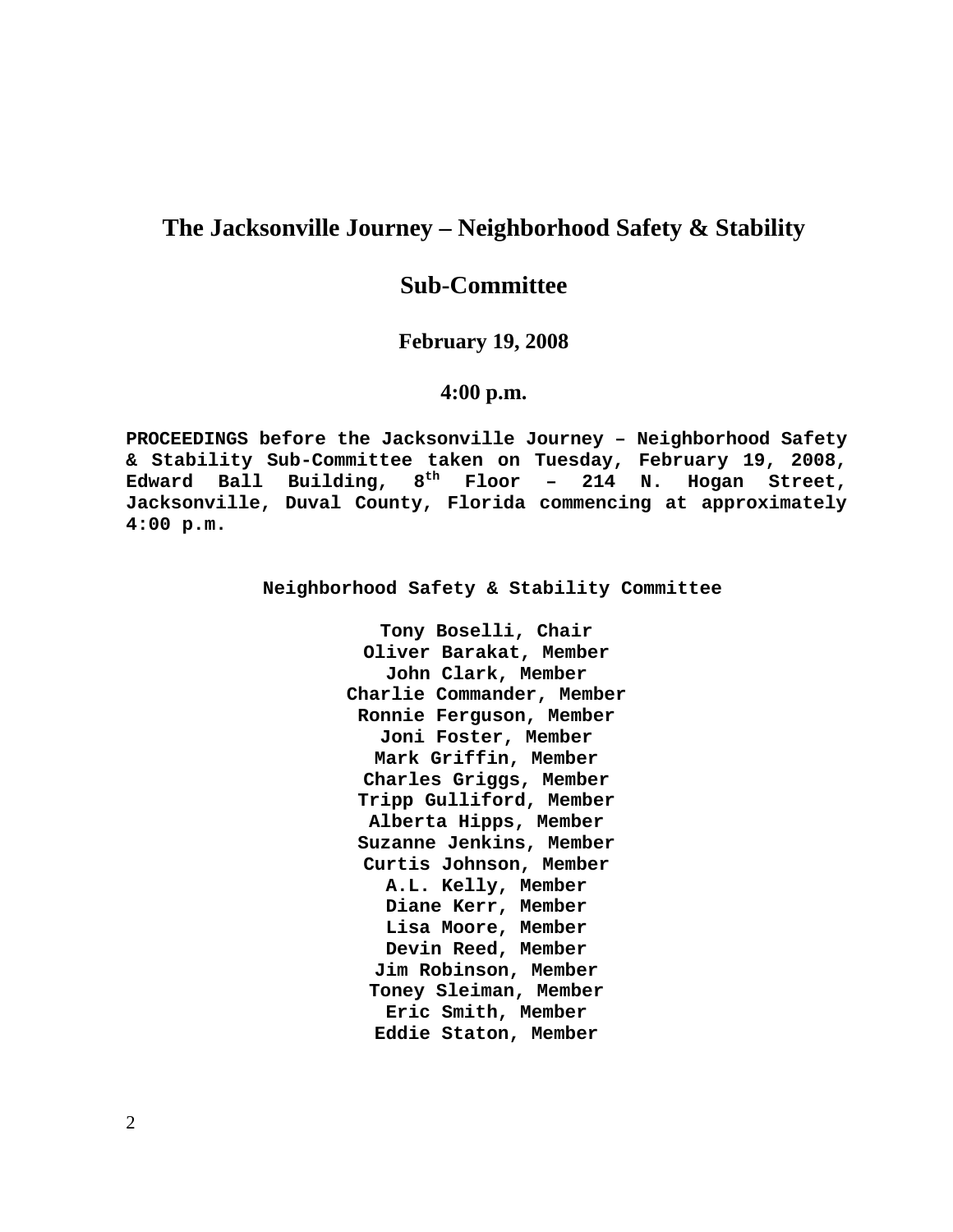## **APPEARANCES**

### **COMMITTEE CHAIRS & MEMBERS:**

TONY BOSELLI, Chair CHARLIE COMMANDER, Member RONNIE FERGUSON, Member JONI FOSTER, Member MARK GRIFFIN, Member TRIPP GULLIFORD, Member ALBERTA HIPPS, Member SUZANNE JENKINS, Member A.L. KELLY, Member DIANE KERR, Member DEVIN REED, Member JIM ROBINSON, Member ERIC SMITH, Member

#### **ABSENT MEMBERS:**

OLIVER BARAKAT, Member JOHN CLARK, Member CHARLES GRIGGS, Member CURTIS JOHNSON, Member LISA MOORE, Member TONEY SLEIMAN, Member EDDIE STATON, Member

#### **STAFF:**

CHAD POPPELL JENNIFER SAVAGE

### **OTHERS PRESENT:**

Frank Brenden Marilyn Fenton Harmer Chris Snipes Vickey Murphy Troy Cook Matt White Mark Bowen Amanda Pressly Lakisha Willis Matt Galnor Beverly McCoy Earl Kitchings Jack Barnette Shannon Nazworth Jenna Emmons Rosemary Weslowksi James Richardson Jennifer Holbrook David Williams Mary Kay O'Rourke Wight Greger Matt Galnor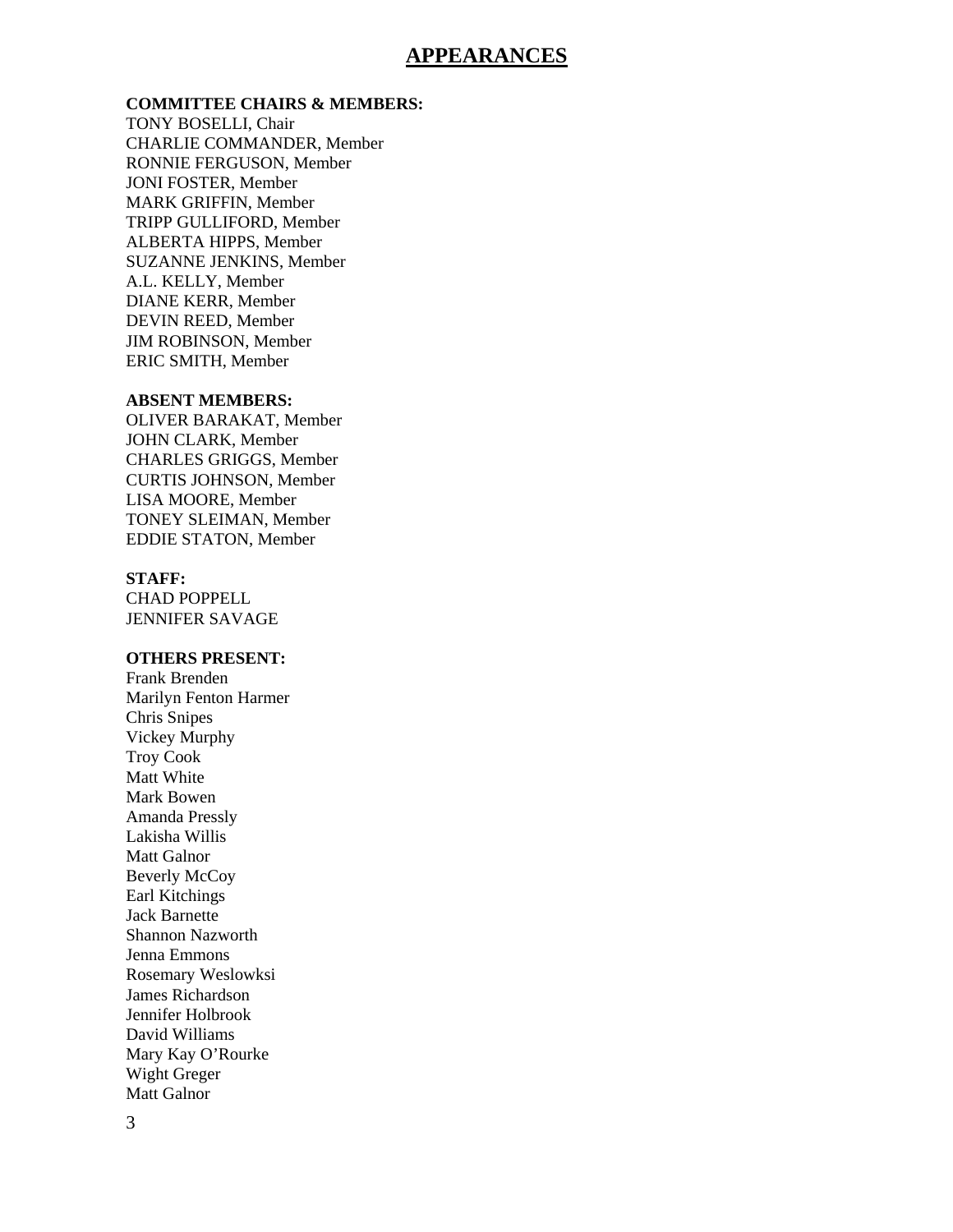#### **PROCEEDINGS**

February 19, 2008

Neighborhood Safety & Stability Chair/Committee 4:00 p.m. **Call to Order and Comments.** Chair Boselli called the meeting to order at approximately 4:05 p.m.

**Purpose of Meeting.** Discuss the Mayor's crime initiative – The Jacksonville Journey – Take a Step – Neighborhood Safety & Stability Sub-Committee.

 Chairman Boselli welcomed the group and thanked them for their service on the committee. He motioned for approval of the minutes, which was seconded and approved unanimously. Chairman Boselli then gave an overview of a most recent Jacksonville Journey steering committee meeting and the recommendations that he made at the meeting on behalf of the Neighborhood Safety & Security committee. Chairman Boselli then gave a recap of the February 12 Neighborhood Safety & Stability committee meeting including the letter he sent to Mayor Peyton, Council President Davis and Jay Fant, Chair of the JEA's Board of Directors, asking JEA to reconsider its \$7 million allocation for marketing activities over the next five years and to instead put that money toward afterschool programming. Committee member Eric Smith requested permission to read a paragraph regarding the "Shot Spotter" technology (information available on www.coj.net). Chairman Boselli said he would pass the information along to the Law Enforcement Committee. Chairman Boselli then announced that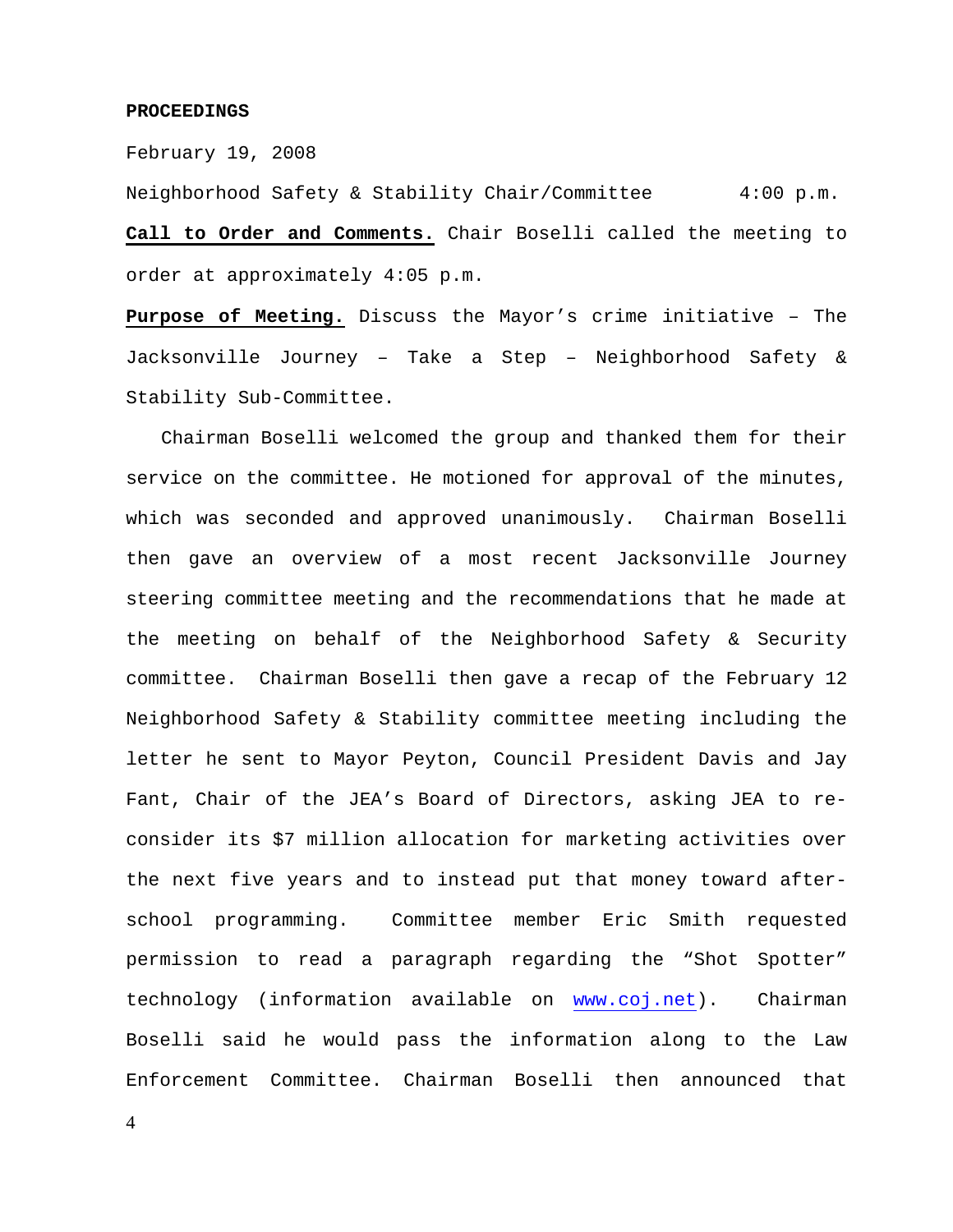5 Committee Member Ronnie Ferguson would be heading up a workgroup on crime-free multi-family housing. Mr. Ferguson introduced the members of the workgroup: Joni Foster, Suzanne Jenkins, Charlie Commander, Vickey Murphy, G. Troy Cook, Jack Barnette and Mark Bowen. Mr. Ferguson then outlined the work group's plan, which is available on www.coj.net. Mr. Ferguson asked for recommendations from the committee on specific objectives they'd like to see the workgroup achieve. Those recommendations included: having a member of federal HUD on the work group, adding community meetings to get residents to commit and to keep in mind that just because apartments are low income, that doesn't mean they are all crime ridden. Mr. Ferguson then invited Wight Greger of the city's Housing and Neighborhoods Department to present on that department's efforts, achievements and future plans. Next Mr. Ferguson introduced Mark Bowen who discussed JSO's current efforts in addressing crime in multifamily housing units. Mr. Bowen discussed the "Crime-free Multi-family Housing," a landlord and tenant accountability initiative out of El Paso that JSO is implementing locally. It asks tenants to sign an agreement stating that if they or anyone living at or visiting their apartment is arrested on or near the premises, they will be evicted. Committee members raised the following concerns: that apartment owners won't comply, that residents may be reluctant to turn neighbors in, due process challenges, residents may refuse to sign agreement, putting families on streets, exceptions for felons who have been rehabilitated, expansion of program to include renters of singlefamily units, and that eviction is based on arrest rather than